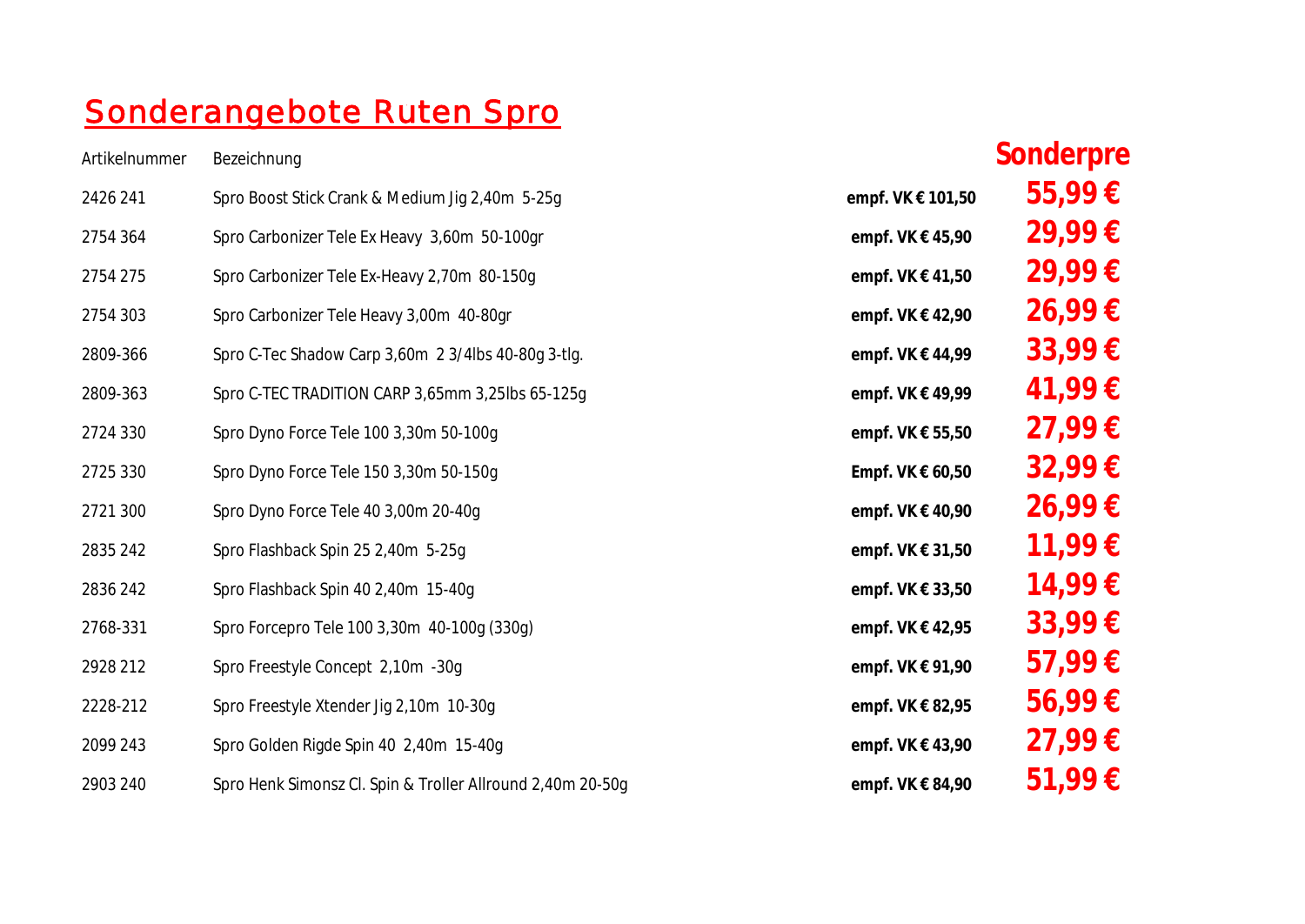| 2903 190 | Spro Henk Simonsz Vertical Bottom Knocker 1,90m 14-28g | empf. VK € 77,50  | $46,99 \in$ |
|----------|--------------------------------------------------------|-------------------|-------------|
| 2903 252 | Spro Henk Simonz Heavy Spin Troller 2,50m 60-120g      | empf. VK € 114,90 | $68,99 \in$ |
| 2895 250 | Spro HS Screaming Allrounder 2,50m 20-50g              | empf. VK € 104,90 | 35,99€      |
| 2425 720 | Spro Hypalite 72S 2,15m 7-28g                          | empf. VK € 152,90 | 73,99€      |
| 2425 741 | Spro Hypalite 74S 2,20m 10-40g                         | empf. VK € 166,90 | 82,99€      |
| 2997 221 | Spro Insync MH Bait 2,20m 9-38g Grubs & Shads          | empf. VK € 119,90 | 64,99€      |
| 2037 221 | Spro Micro Shooter 73ML 2,20m 7-18g                    | empf. VK € 89,50  | 41,99€      |
| 2095 271 | Spro Mimic Spin 60 2,70m 20-60g                        | empf. VK € 50,50  | 37,99€      |
| 2899 241 | Spro Norway Jerk Spin 2,40m 60-150g                    | empf. VK € 88,90  | 51,99€      |
| 2991 210 | Spro Racing Spin 45 2,10m 20-45g                       | empf. VK € 50,90  | 15,99€      |
| 2984 300 | Spro Ridge Spin 60 3,00m 20-60g                        | empf. VK € 49,50  | 32,99€      |
| 2985 240 | Spro Ridge Spin 80 2,40m 35-80g                        | empf. VK € 41,90  | 29,99€      |
| 2423 236 | Spro Salty Beast Jig Spin Traveller 2,35m -400g        | empf. VK € 95,50  | 41,99€      |
| 2424 210 | Spro Salty Beast Nano Jig Spin 2,10m 60-150g           | empf. VK € 146,50 | 84,99€      |
| 2407 214 | Spro Salty Beast Nord 2,10m -200g 3-teilig             | empf. VK € 73,50  | 44,99€      |
| 2027-331 | Spro Spartan Tele Spin 100 3,30m - 100g (350g)         | empt. VK € 36,49  | 22,99€      |
| 2027-360 | Spro Spartan Tele Spin 100 3,60m - 100g (400g)         | empf. VK € 38,99  | 24,99€      |
| 2027-301 | Spro Spartan Tele Spin 80 3,00m - 80g (285g)           | empf. VK € 31,99  | 27,99€      |
|          |                                                        |                   |             |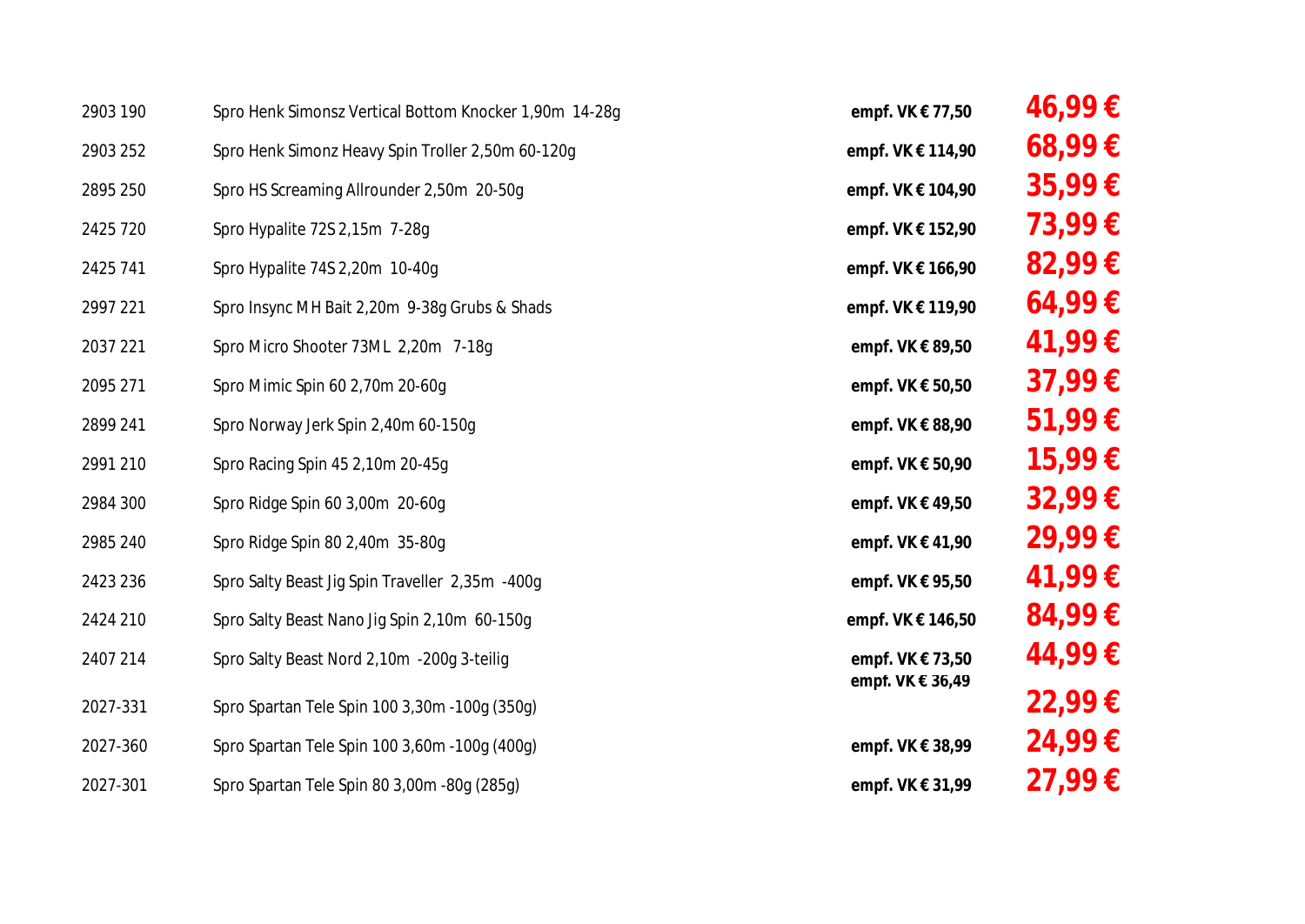| 2027-330 | Spro Spartan Tele Spin 80 3,30m -80g (335g)         | empf. VK € 33,99 | $21,99 \in$ |
|----------|-----------------------------------------------------|------------------|-------------|
| 2901 246 | Spro Spin Blast 240 2,40m 18-40g                    | empf. VK € 50,90 | $30,99 \in$ |
| 2931 241 | Spro Sporter CF Spin 40 2,40m 15-40g                | empf. VK € 38,90 | $23,99 \in$ |
| 2893 366 | Spro Strategy Hi Performace S 3,60m 3,25lbs 60-120g | empf. VK € 65,95 | 39,99€      |
| 2893 395 | Spro Strategy Hi Performace S 3,90m 3,5lbs 80-150g  | empf. VK € 69,95 | 39,99€      |
| 2974 366 | Spro Strategy Payback NFX 3,60m 3,00lbs 50-100g     | empf. VK € 84,95 | 64,99€      |
| 2493-270 | Spro Strategy ST-1 XS 2,70m 2,0lbs (193g)           | empf. VK € 52,95 | 42,99€      |
| 2493-271 | Spro Strategy ST-1 XS 2,70m 2,5lbs (196g)           | empf. VK € 54,95 | 43,99€      |
| 2493-300 | Spro Strategy ST-1 XS 3,00m 2,5lbs (220g)           | empf. VK € 59,95 | 46,99€      |
| 2493-301 | Spro Strategy ST-1 XS 3,00m 3,0lbs (255g)           | empf. VK € 64,95 | 49,99€      |
| 2493-330 | Spro Strategy ST-1 XS 3,30m 2,75lbs (257g)          | empf. VK € 66,95 | 51,99€      |
| 2493-331 | Spro Strategy ST-1 XS 3,30m 3,5lbs (290g)           | empf. VK € 69,95 | $53,99 \in$ |
| 2493-360 | Spro Strategy ST-1 XS 3,60m 2,75lbs (273g)          | empf. VK € 79,95 | 59,99€      |
| 2493-363 | Spro Strategy ST-1 XS 3,60m 2,75lbs 3tlg. (278g)    | empf. VK € 83,95 | $61,99 \in$ |
| 2493-361 | Spro Strategy ST-1 XS 3,60m 3,25lbs (337g)          | empf. VK € 83,95 | 61,99€      |
| 2493-362 | Spro Strategy ST-1 XS 3,60m 3,25lbs (342g)          | empf. VK € 86,95 | $63,99 \in$ |
| 2493-366 | Spro Strategy ST-1 XS 3,60m 3,5lbs (344g)           | empf. VK € 89,95 | $65,99 \in$ |
| 2377 241 | Spro Strike Spin 30 2,40m -30g                      | empf. VK € 27,50 | 15,99€      |
| 2377 243 | Spro Strike Spin 60 2,40m -60g                      | empf. VK € 33,90 | 21,99 €     |